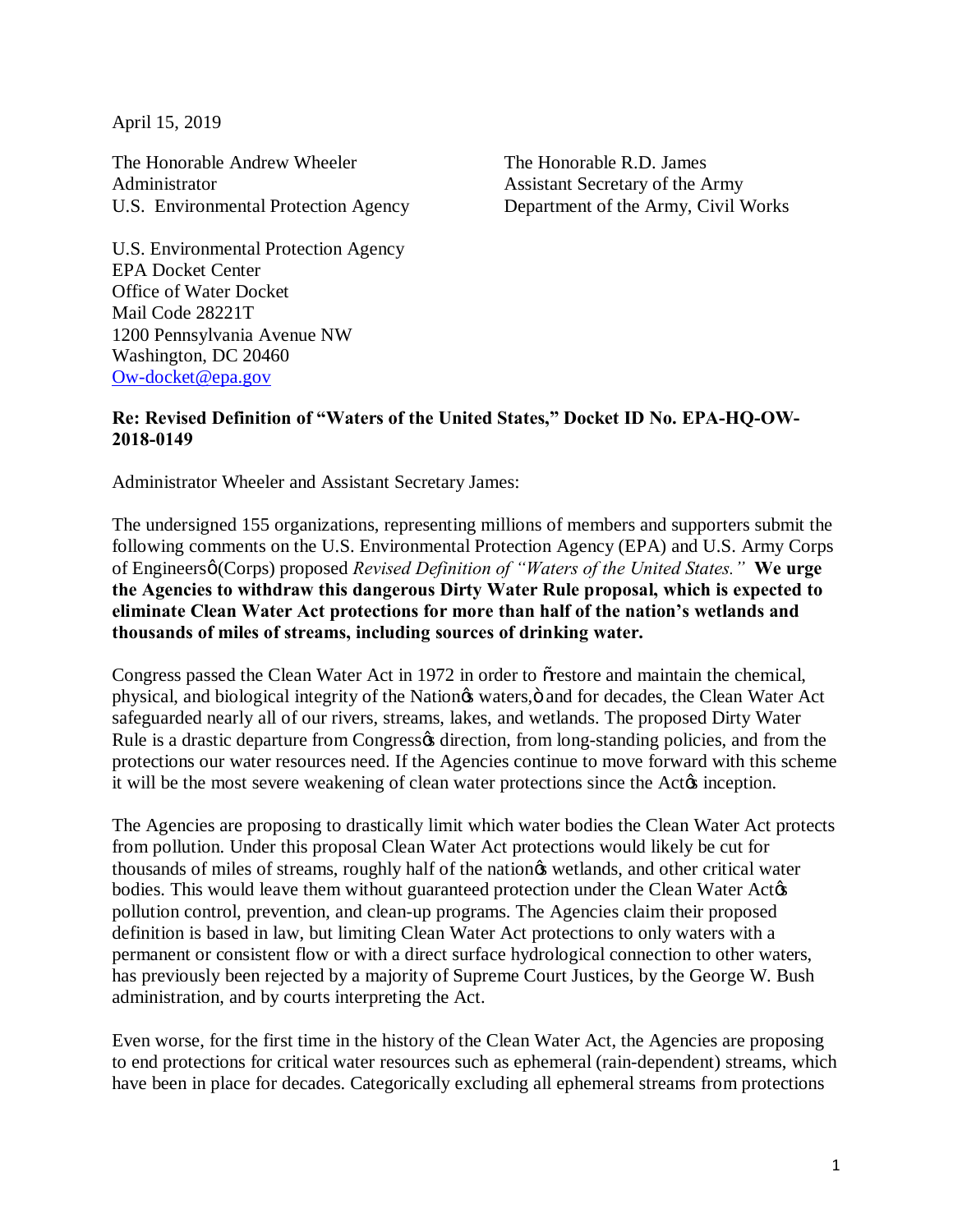is a dramatic departure from decades of regulatory practice that followed science and common sense to protect our nation $\alpha$  water resources.

The proposal would supposedly continue protections for intermittent (also called seasonal) streams. But *how* the Agencies propose to determine whether or not a specific stream would be covered is confusing. For instance, the Agencies assert that for an intermittent stream to be protected, it must flow continuously for  $\tilde{c}$  certain times of a typical year, $\ddot{o}$  but they do not explain what might qualify as  $\tilde{c}$  certain times, $\ddot{o}$  and information needed to determine what the flow is in a "typical year" could be very difficult to obtain. Because of these and other confusing elements of the proposal, it is difficult to know exactly how many streams the Agencies are proposing to eliminate from protection.

We are also troubled the Agencies are inviting polluters to request even more severe rollbacks, such as whether or not the rules should exclude all streams that dong flow-year round. There is no scientific basis for excluding these streams from protection. We believe that all streams, regardless of size or frequency of flow, should be safeguarded from pollution or destruction, because the science demonstrates that they serve critical functions.

The Agencies proposal would also be a disaster for our nation ts wetlands. The proposal would only include wetlands that literally abut or have some other surface water connection to other protected waters. This would automatically exclude approximately half of the nationgs wetlands from Clean Water Act protections and abandons decades of previous regulatory practice.

Excluding so many wetlands from Clean Water Act protections is reckless because it ignores the critical functions these resources perform. Wetlands protect the water quality of entire watersheds by filtering pollutants, storing floodwaters and reducing flood flows that can threaten property and infrastructure, and providing essential fish and wildlife habitat.

Since the Clean Water Act was passed in 1972, we have made significant progress in cleaning up many of our nation $\alpha$  most treasured rivers. The Dirty Water Rule would allow oil and gas companies, real estate developers, and factory farmers to pollute and destroy many of these streams and wetlands, reversing that progress. Instead of giving a free pass to polluters, the Agencies should be doing more to ensure these streams and wetlands are safeguarded in order to better protect and restore the rivers, lakes, and bays on which all communities depend.

**Our organizations urge the Agencies to swiftly withdraw this proposal, which would gut Clean Water Act protections for certain streams and most wetlands.** This proposal makes no legal or scientific sense and is a giveaway to corporate polluters at the expense of public health and the environment.

Sincerely,

AAUW Duluth Branch Alabama Rivers Alliance Alaska Community Action on Toxics Alliance for the Great Lakes Alliance of Nurses for Healthy Environments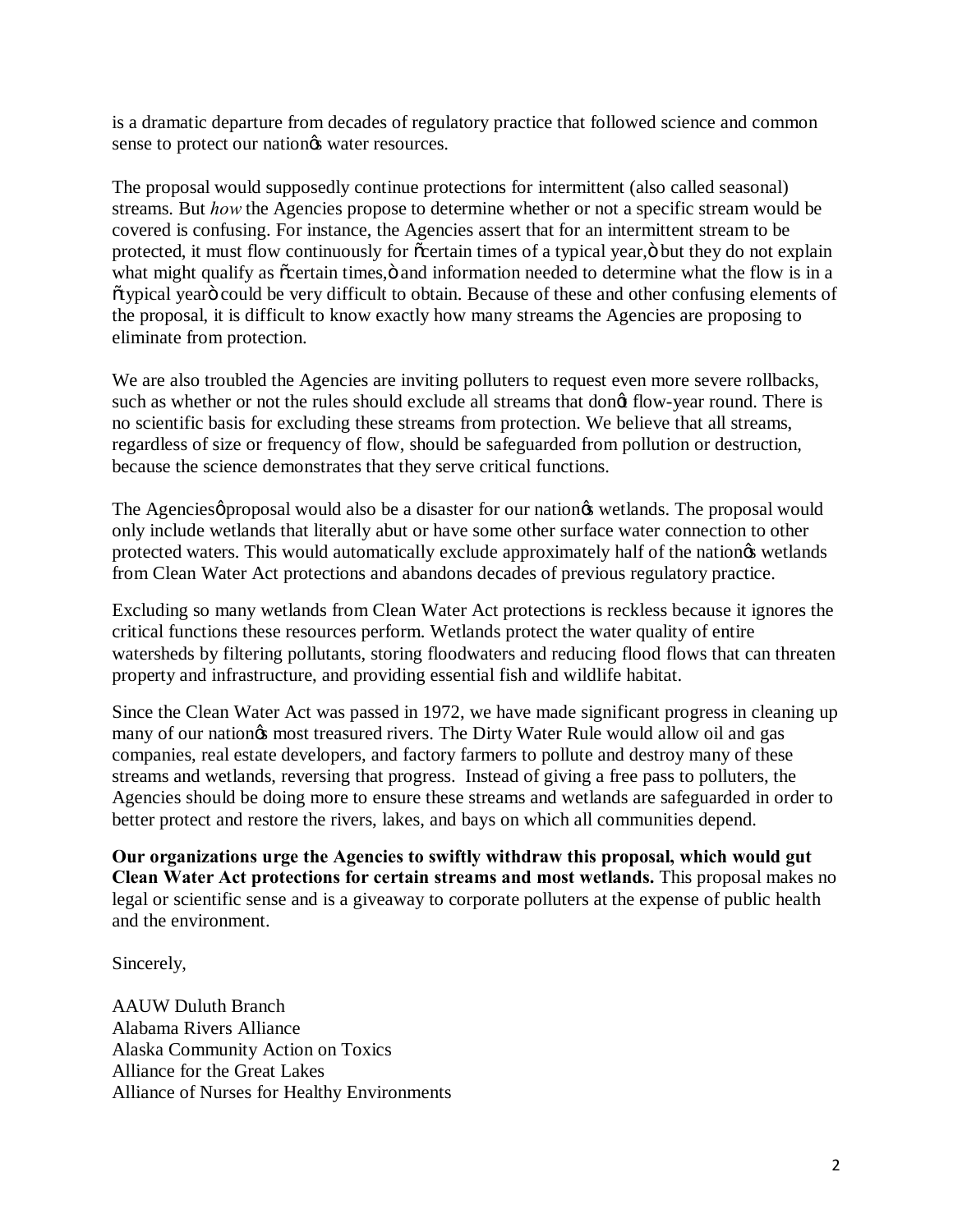Amagansett Springs Aquifer Protection American Chestnut Land Trust inc American Rivers American Sustainable Business Council Anacostia Watershed Society Appalachian Trail Conservancy Association to Preserve Cape Cod Audubon Naturalist Society Austin Coalition for Environmental Sustainability Backbone Campaign Baltimore Tree Trust Berkshire Environmental Action Team (BEAT) Black Warrior Riverkeeper Blue Heron Environmental Network Inc. Cacapon Institute Cahaba River Society Capital Region Land Conservancy Center for a Sustainable Coast Center for Progressive Reform Chemung River Friends Citizens Coalition for a Safe Community Citizens for a Healthy Bay Clark Fork Coalition Clean Water Action Columbia River Crab Fisherman's Association Committee on the Middle Fork Vermilion river Concerned Citizens of Cattaraugus County Conservation Alabama Conservation Voters New Mexico CT Coalition for Environmental Justice CURE (Clean Up the River Environment) Detroit Audubon Dr. Whyte Pediatrics Earth Forum of Howard County Earthjustice **Earthworks** Eastern PA Coalition for Abandoned Mine Reclamation (EPCAMR) Ecological Land Management Endangered Habitats League Endangered Species Coalition Environment Arizona Environment California Environment Colorado Environment Connecticut Environment Florida Environment Georgia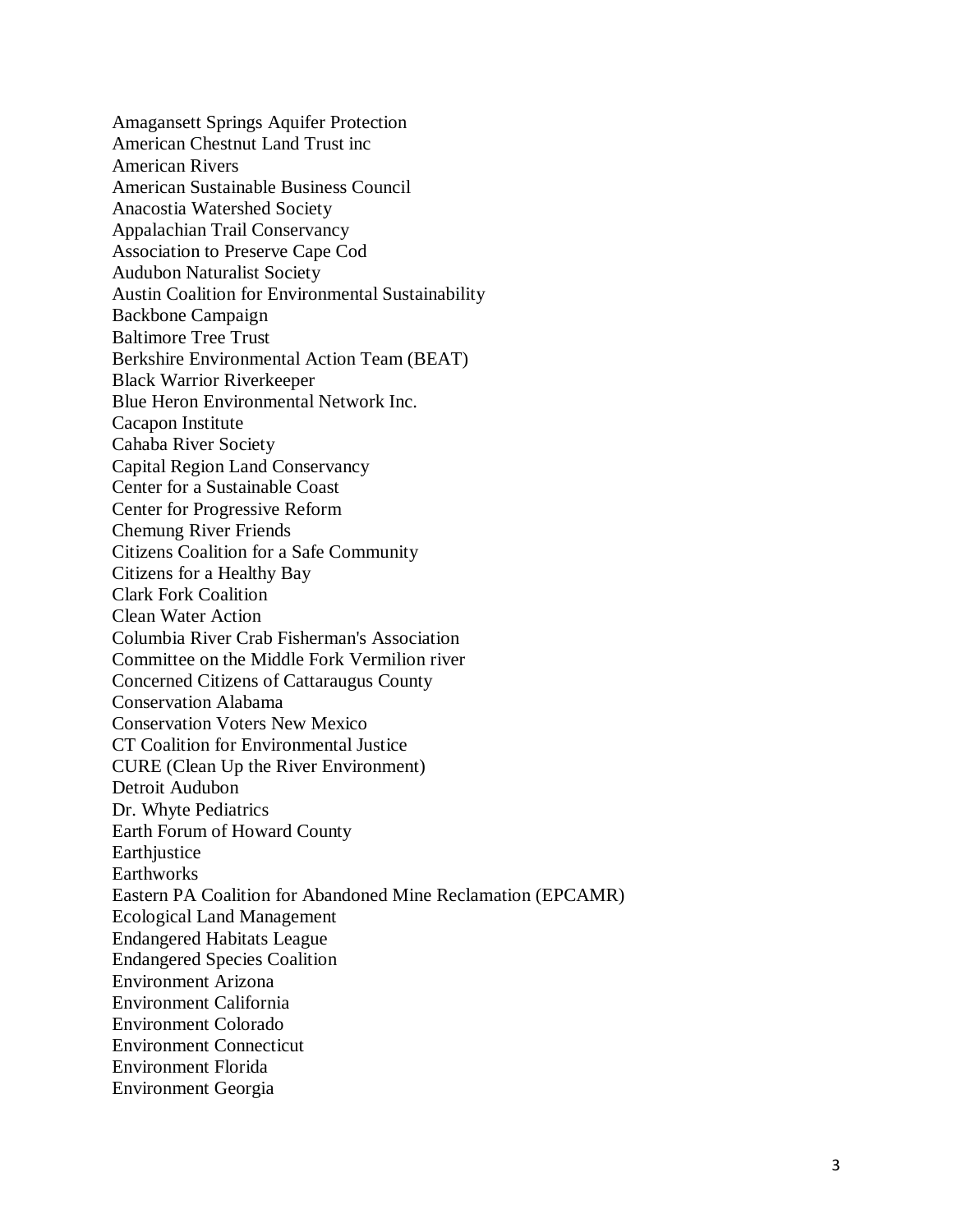Environment Illinois Environment Iowa Environment Maine Environment Maryland Environment Massachusetts Environment Michigan Environment Minnesota Environment Missouri Environment Montana Environment Nevada Environment New Hampshire Environment New Jersey Environment New Mexico Environment New York Environment North Carolina Environment Ohio Environment Oregon Environment Rhode Island Environment Texas Environment Virginia Environment Washington Environmental Justice Health Alliance for Chemical Policy Reform Environmental Protection Network Environmental Working Group Farmington River Watershed Association Fort Berthold Protectors of Water and Earth Rights Friends of Dyke Marsh Friends of the Middle River Friends of the Mississippi River Friends of the Nanticoke River Friends of the Rappahannock Friends of the Rouge Great Rivers Habitat Alliance Greenpeace US Groundwork Lawrence Healthy Gulf Helene Forst, Chairperson Long Island Businesses for Responsible Energy, Inc. Hip Hop Caucus Hip Hop Caucus Idaho Rivers United Illinois Council of Trout Unlimited Interfaith Partners for the Chesapeake Junction Coalition Kentucky Resources Council Kentucky Waterways Alliance Lancaster Land Trust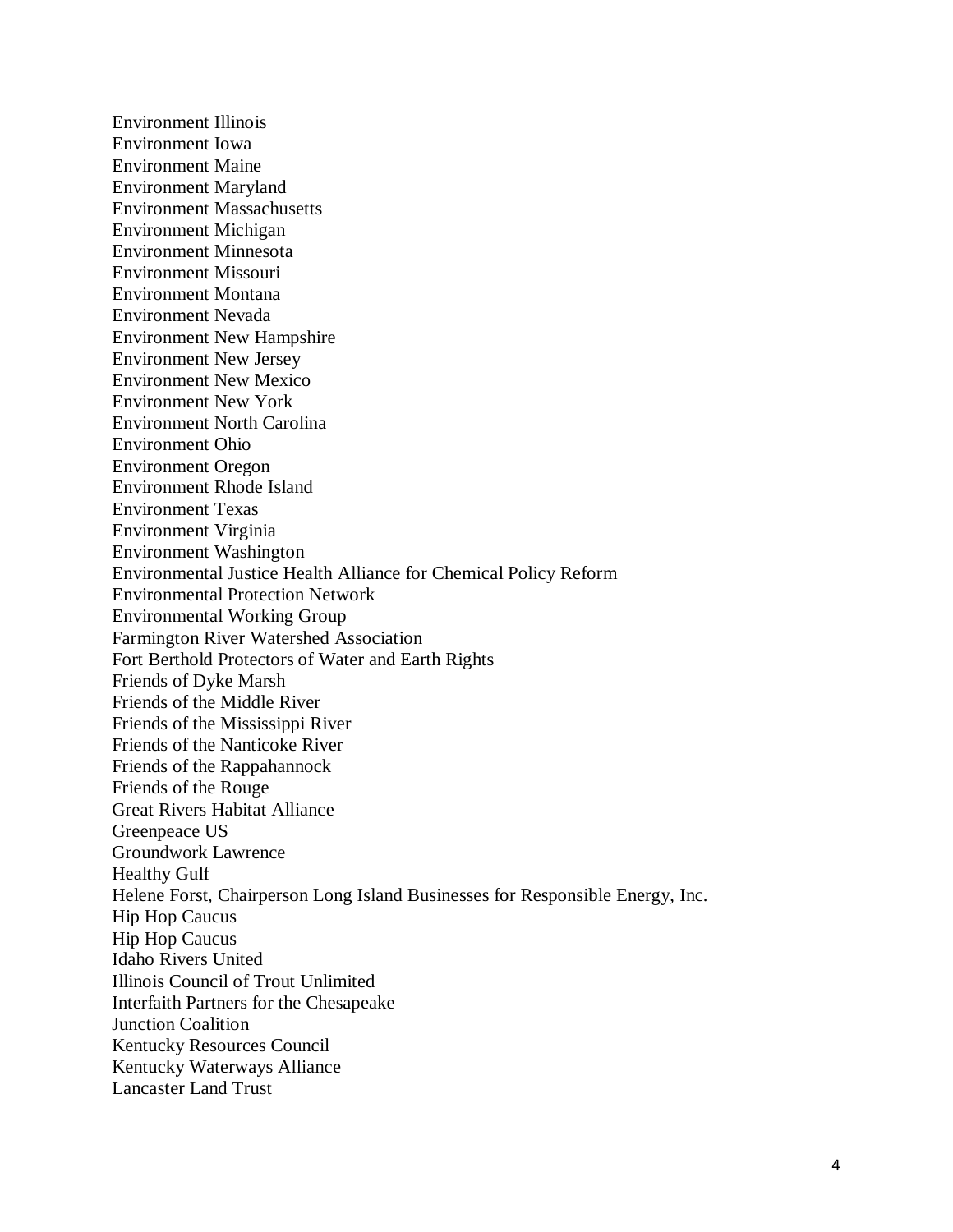Land Stewardship Project League of Conservation Voters Los Padres ForestWatch Maine Conservation Voters Mankato Area Environmentalists Maryland League of Conservation Voters Massachusetts Rivers Alliance Michigan Wildlife Conservancy Minnesota Division of the Izaak Walton League of America Minnesota Environmental Partnership Minnesota Forestry Association Minnesota Ornithologists Union Mystic River Watershed Association National Wildlife Federation NeighborSpace NEOGAP (Network for Oil and Gas Accountability and Protection) Nevada Conservation League New Jersey Conservation Foundation New York Public Interest Research Group No DAPL & No Pipelines We The People Petition Ohio Environmental Council Ohio River Foundation Oil Change U.S. Otsego County Conservation Association OVEC-Ohio Valley Environmental Coalition Parks & Trails Council of Minnesota PennEnvironment Pennsylvania Council of Churches People Concerned about Chemical Safety People's Action for Clean Energy Pollinator Friendly Alliance Potomac Conservancy Rachel Carson Council River Network Rock Creek Conservancy Save EPA Save Lake Superior Association Save Our Sky Blue Waters Severn River Association Sierra Club St. Mary's River Watershed Association Surfrider Foundation Taunton River Watershed Alliance Tennessee Clean Water Network The St. Marys EarthKeepers The Wilderness Society